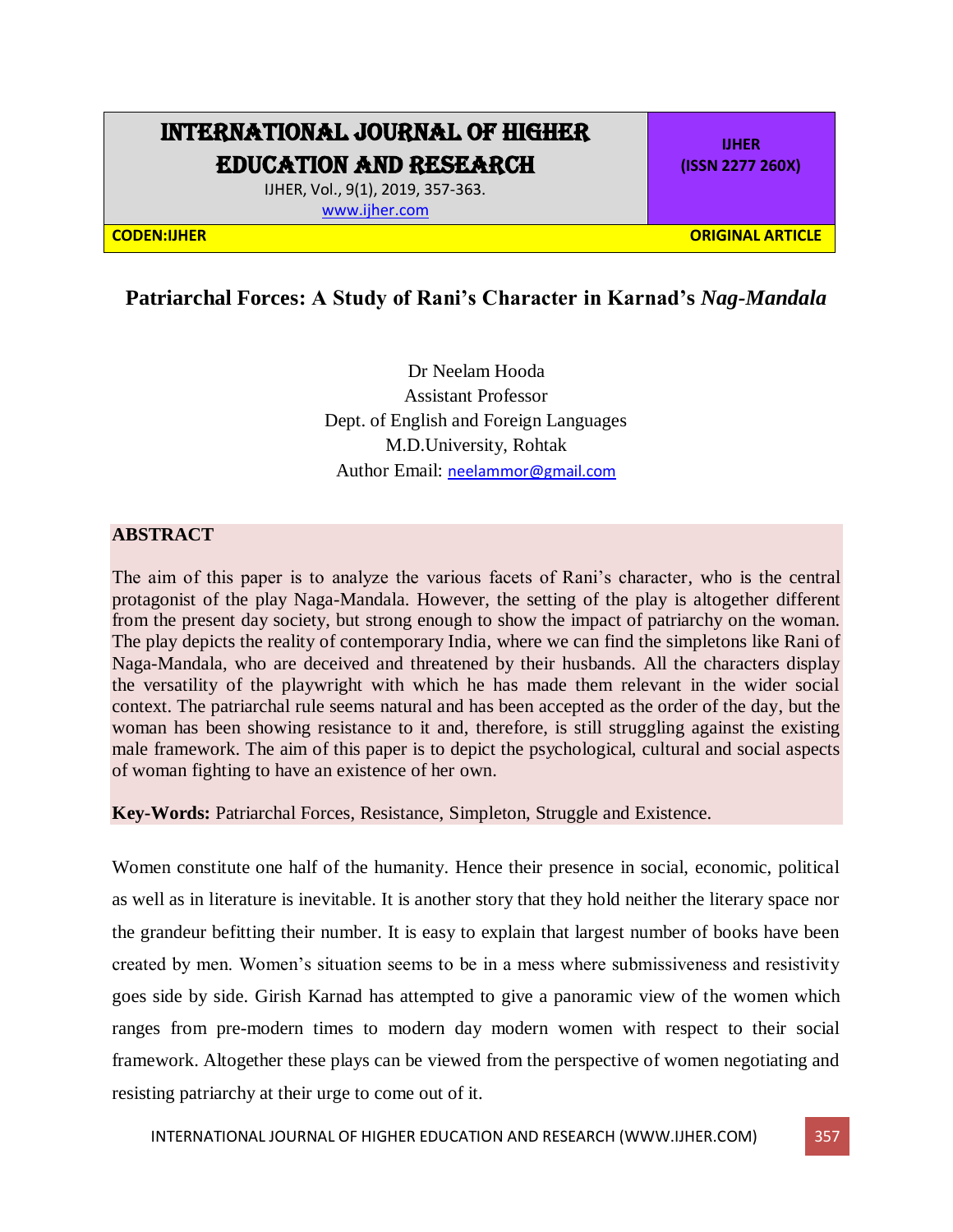The society portrayed is to a certain extent patriarchal and can be taken as the whole Indian society in general as the plays are set into different contexts and different social surroundings but patriarchy being the binding factor common to all. These plays mirror the cultural variations present in Indian society at different levels. The societies represented here are fictitious but the cultural spheres coalesce with the real and which sustain the dramatization. The present paper aims at an in depth analysis of *Naga*-*Mandala* (1988) to see how in this work Karnad has deployed traditional material to voice female desires and aspirations. *Naga*-*Mandala* revolves around a girl and a Naga (a cobra). This play deals with a fantasy world which has sometimes been read as coming out of Rani's imagination. Rani's character is drawn along pre-modern times, who gets married in her childhood and is sent to her husband's home only after attaining 'puberty' and continues to be relevant even in the twenty first century i.e. contemporary society atleast partially as hundreds and thousands of girls suffer the same fate. Child marriage might have been abolished or declined but is still seen in the marginalized sections of society.

Rani, the young, beautiful girl, obedient and naïve to her husband Appanna's torments does not even dare to answer him. She laments: "No, I won't the pig, the whale, the eagle, none of them asks why, so I won't either." (45). Earlier in the play she had very calmly accepted the unprovoked beating and snubbing at Appana's hands. As Veena Noble Dass rightly observes:

This play is narrated by a story woman and this is a clear device to allow for further displacement and disguise. This play can be interpreted in Fruedian terms by applying his views on dreams. The story states that the main characters names are not important. We can even go to the extent of calling them every man and woman because the experience that they undergo is typically the experience of many young men and women. (Jaydip Singh Dodiya, 27)

When pregnancy of Rani was questioned, the elders were given the right to do appropriate justice. And the method they employed was not reasonable but was entirely archaic i.e. Rani was given the 'choice' either to hold the red-hot iron bar or to put her hands in the boiling oil but she herself insisted to hold the venomous cobra ironically it was 'cobra' himself insisted on this mode of ordeal and speak the truth, so ultimately it is the cobra who has to do the justice not elders (quite unacceptable in the modern world). Though quite believable within the framework of play is Rani's magical rise to a 'GODDESS' after ordeal by cobra-deification goes all around

INTERNATIONAL JOURNAL OF HIGHER EDUCATION AND RESEARCH (WWW.IJHER.COM) 358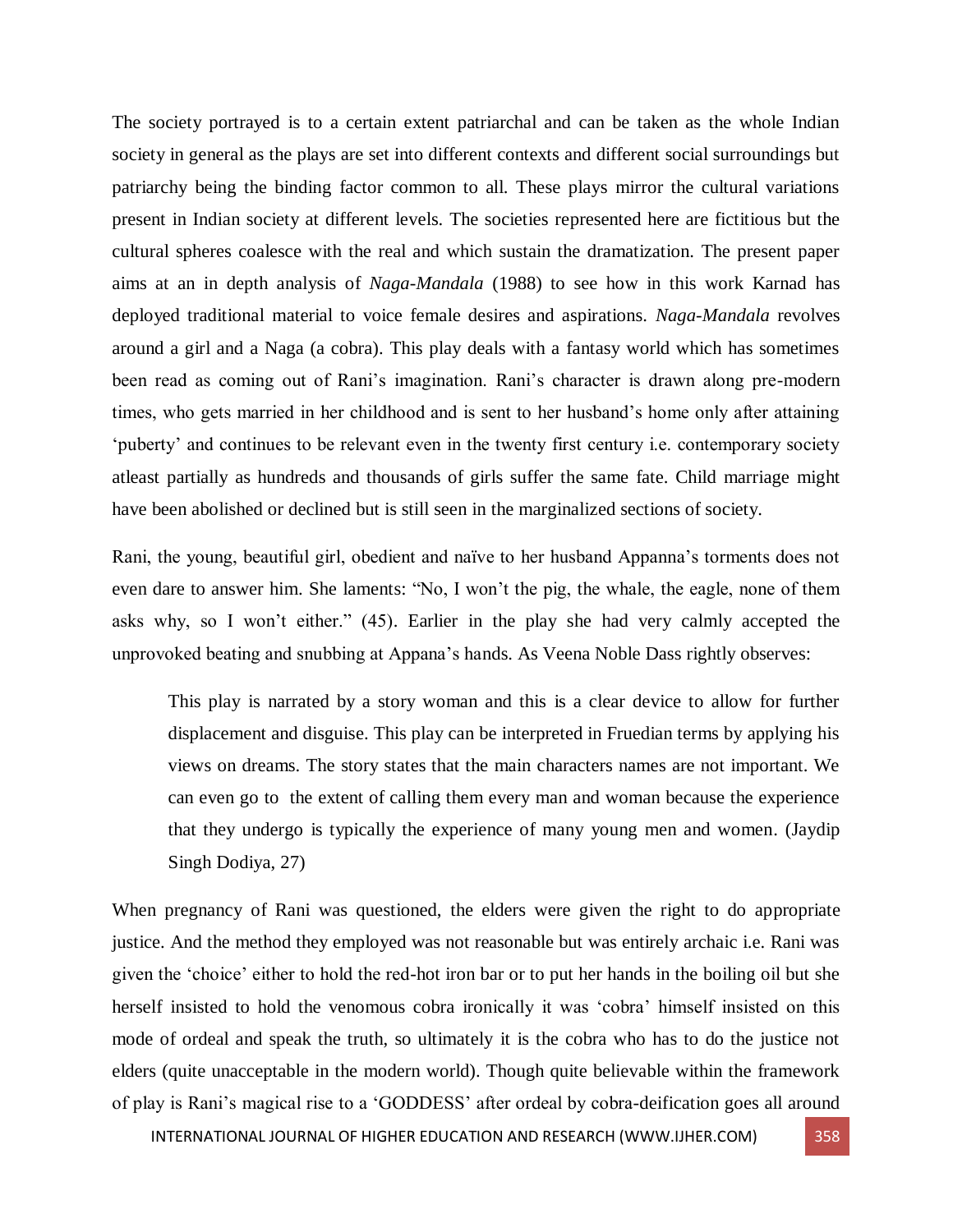us even today. We find the drama is enacted against the complex cultural context where folk beliefs and information technology co-exist in a relationship which becomes reflective of contemporary Indian culture. About Rani's state, a critic, S.R. Jalote feels: Rani's problem in Appanna's house could be the problem of any bride in Hindu family." (Jaydip Singh Dodiya, 267)

She was made to suffer both physically as well as mentally, her husband Appanna was an orphan, hence, got neither husbandly nor parental love there. She was compelled to live a life of loneliness and solitude. This solitude made her make her own stories, a glimpse of it we get in the very beginning of the play when Appanna leaves shunning her, she asks the Eagle in her dream:

"Where are you taking me? And the Eagle answers: Beyond the seven seas and the seven isles, on the seventh island is a magic garden. And in that garden stands a tree of emeralds." (28)

In her pitiable state Kurudavva, a blind old woman, the other woman character in the play appears as a ray of light. She was Appanna's mother's childhood friend and has firm faith in world of superstitions and magic. She has a very strong hold on her son Kappanna which constitutes her world and is afraid that he will one day be carried by the supernatural beings he is haunted by. It is his, this urge for freedom that ultimately makes him to leave his mother. His absconding drives her crazy and makes her situation pathetic. Rani who is a product of patriarchal society think of her husband's discomfort and is naturally afraid when the color of curry changes into blood red and exclaims: "Oh My God, what the mess is this? It is full of blood. Is it poison?"

She in shock pours it in the ant-hill, where a cobra lives. This is the act that makes her life a 'bed of roses with thorns'. As a result of the curry Naga, the cobra starts visiting her in dark as Appanna (cobras can take any shape) and caresses her. She realizes her physical, carnal self with Naga. Tanushree Nayak aptly comments:

INTERNATIONAL JOURNAL OF HIGHER EDUCATION AND RESEARCH (WWW.IJHER.COM) 359 The disguised Naga comes to her at nights. He commiserates with her over her pathetic condition and showers on her parental affection that she badly needs. All her pent-up sorrow bursts out and feels relieved, happy and secure in his company. But she cannot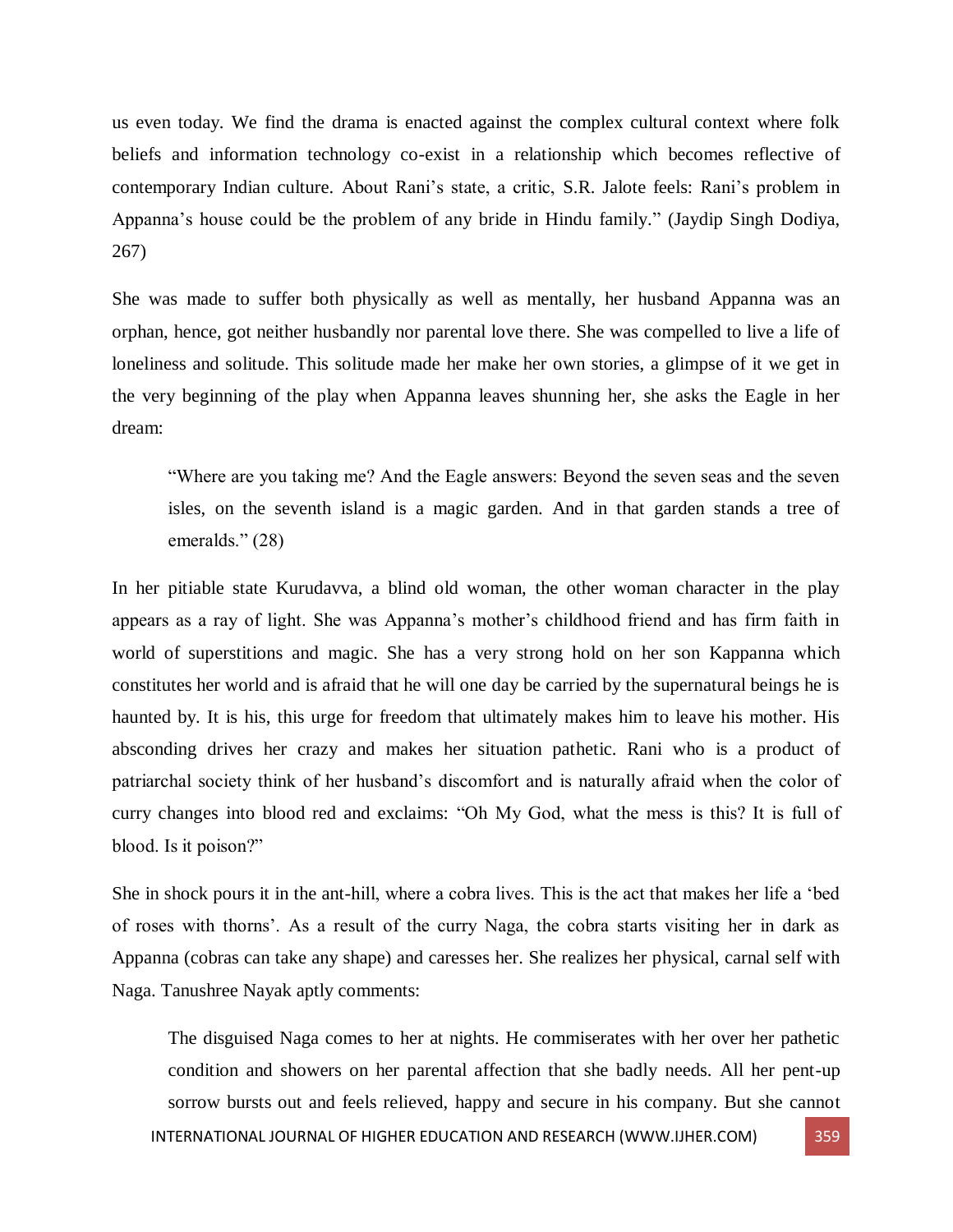comprehend the situation since Appanna cannot be so affectionate and compassionate. Yet, she willingly suspends her disbelief and enjoys Naga's love and care. Rani is portrayed in the line of Sita and Savitri legends where a woman is made only to accept, yield and suffer and not to question and react. (Kanwar Dinesh Singh, 123)

The whole drama consists of the two faces of a same coin, one contradicting another and at the same time complementing each other as Appanna is contradictory to Naga.

Rani, symbolizes the condition of women in rural cultural setup. She is reduced to a status of puppet in the hands of her husband as well as her parents. Tanushree Nayak also expresses that Karnad is not only exposing the male chauvinism through the device of cobra ordeal, but also the double standard of morality of patriarchal culture and the hollowness of the concept of chastity. In *Naga-Mandala,* a cobra comes as the savior of feministic cause just as lord Rama saving the life of Ahalya in The Ramayana. The Ramayana depicts the story of Ahalya's transformation, exactly the same transformation we find in Rani. She is dead as a stone in the early days of her married life. It is a dynamic play dealing with the multi-faceted characteristics of women characters. Women's emotional pain and self-endurance is voiced at different levels in different situations. They depict how a particular woman character would reaction such situations. If we put a woman in society during the times of *Naga-Mandala,* she might have behaved and stayed in the same way as Rani does, because on the whole Rani symbolizes the suppressed women of ancient times. She fits into the picture of own grand women who has undergone and still going under a number of changes.

The women might have become strong and got to have their own identity but still they are struggling to come out of the patriarchal confinements. Elaine Showalter, a feminist critic, in her essay cites the example of Ardener's model where women wants to have a place of their own to which they belong that distinguishes their identity from the dominant group. They are essential segments of the society, in fact world cannot run without them but still they haven't got what they deserve. They have to live with the man but urge to have their own space which talks only about them, their experiences, feelings, emotions etc. they don't want to occupy the space of men but wants to have a space which resists any interference by them. Multiple endings also provide multi-faceted dimensions through which the play could be viewed and evaluated, and also that there could be no single accepted conclusions. In various endings Rani shows warmth and

INTERNATIONAL JOURNAL OF HIGHER EDUCATION AND RESEARCH (WWW.IJHER.COM) 360